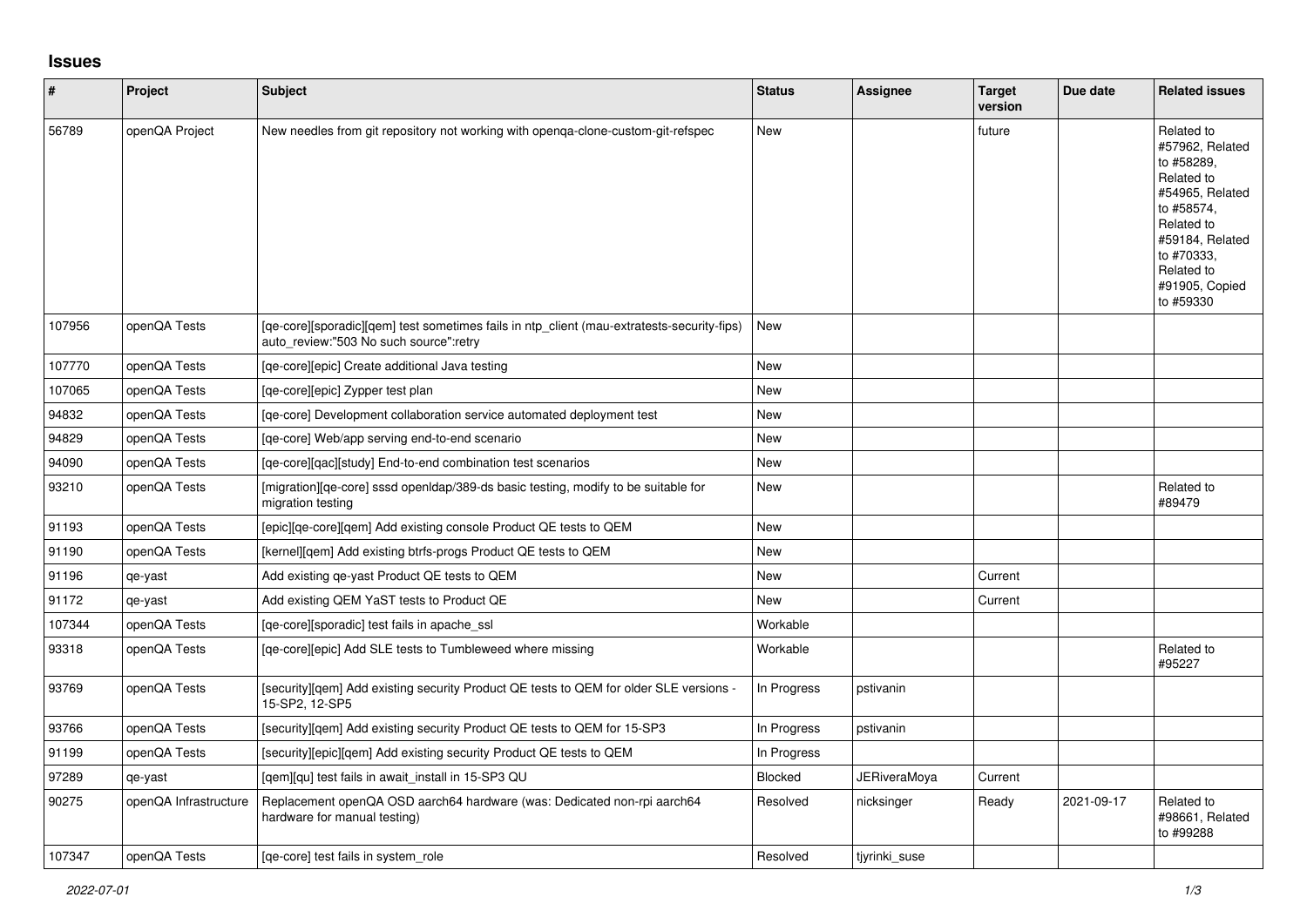| $\vert$ # | Project      | <b>Subject</b>                                                                                          | <b>Status</b> | Assignee      | <b>Target</b><br>version | Due date | <b>Related issues</b>                                                                                                                    |
|-----------|--------------|---------------------------------------------------------------------------------------------------------|---------------|---------------|--------------------------|----------|------------------------------------------------------------------------------------------------------------------------------------------|
| 107338    | openQA Tests | [qe-core] test fails in vino_screensharing_available                                                    | Resolved      | punkioudi     | QE-Core:<br>Ready        |          | Has duplicate<br>#107389                                                                                                                 |
| 106888    | openQA Tests | [qe-core] test fails in consoletest_finish in Build 97.1                                                | Resolved      | punkioudi     |                          |          |                                                                                                                                          |
| 94441     | openQA Tests | [qe-core] Re-schedule pidgin tests                                                                      | Resolved      | zluo          | QE-Core:<br>Ready        |          | Related to<br>#94177, Related<br>to #94288,<br>Related to<br>#98892, Related<br>to #98943,<br>Related to<br>#99027, Related<br>to #99087 |
| 93895     | openQA Tests | [qe-core][qe-yast][qu] ext4_yast@s390x-zVM-vswitch-l3 fails on latest QU                                | Resolved      | tjyrinki_suse | QE-Core:<br>Ready        |          |                                                                                                                                          |
| 93757     | openQA Tests | [qe-core][qe-yast][qu] test fails in setup_libyui on lvm_thin_provisioning on all archs on<br>15-SP2 QU | Resolved      | tiyrinki suse | QE-Core:<br>Ready        |          |                                                                                                                                          |
| 93754     | openQA Tests | [qe-core][qe-yast][qu] xfs@svirt-xen-pv test fails in setup_libyui on 15-SP2 QU testing                 | Resolved      | tjyrinki_suse | QE-Core:<br>Ready        |          |                                                                                                                                          |
| 93321     | openQA Tests | [ge-core] Add vsftpd test to Tumbleweed                                                                 | Resolved      | dvenkatachala | QE-Core:<br>Ready        |          |                                                                                                                                          |
| 92215     | openQA Tests | [qe-core] Change mysql tests to mariadb integration tests                                               | Resolved      | dheidler      | QE-Core:<br>Ready        |          |                                                                                                                                          |
| 91187     | openQA Tests | [qe-core] Add existing tomcat test module to Product QE functional                                      | Resolved      | zluo          |                          |          |                                                                                                                                          |
| 91181     | openQA Tests | [qe-core] Add existing console QEM tests to Product QE                                                  | Resolved      | zluo          | QE-Core:<br>Ready        |          |                                                                                                                                          |
| 91106     | openQA Tests | [qe-core][qe-yast][qu] test fails in select_guided_setup                                                | Resolved      | tjyrinki_suse | QE-Core:<br>Ready        |          |                                                                                                                                          |
| 90329     | openQA Tests | [qe-core] 15SP2 QU - test fails in raid_gpt on ppc64le                                                  | Resolved      | geor          | QE-Core:<br>Ready        |          | Related to<br>#95117                                                                                                                     |
| 89503     | openQA Tests | [qe-core] Schedule thunderbird tests for sp1 and sp2                                                    | Resolved      | dheidler      | QE-Core:<br>Ready        |          | Related to<br>#75409                                                                                                                     |
| 89479     | openQA Tests | [qe-core] test fails in sssd - Fix sssd testing with openIdap, remove use of python-pam                 | Resolved      | tonyyuan      | QE-Core:<br>Ready        |          | Related to<br>#55115, Related<br>to #13168,<br>Related to<br>#93210                                                                      |
| 87710     | openQA Tests | [qe-yast][qe-core][qem][QU] test fails in scc_registration (multipath not tested on Full<br>images)     | Resolved      | dheidler      |                          |          |                                                                                                                                          |
| 87709     | openQA Tests | [qe-core][qem][QU] test fails in bootloader                                                             | Resolved      | punkioudi     |                          |          |                                                                                                                                          |
| 87707     | openQA Tests | [qe-core][qem][QU] test fails in bootloader                                                             | Resolved      | punkioudi     |                          |          |                                                                                                                                          |
| 87704     | openQA Tests | [qe-core][qem][QU] test fails in boot_encrypt on s390x (and only s390x)                                 | Resolved      |               |                          |          |                                                                                                                                          |